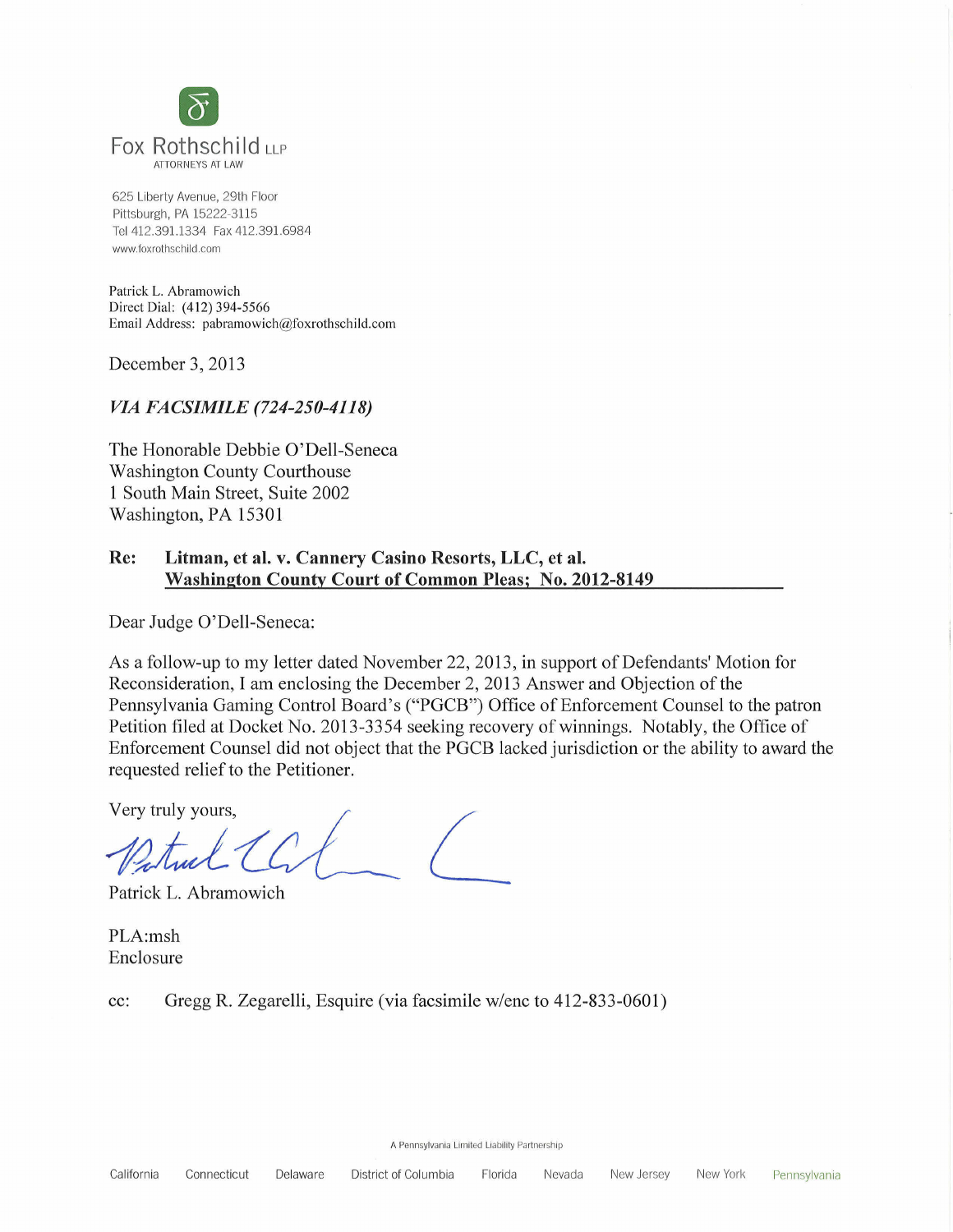**BEFORE THE** PENNSYLVANIA GAMING CONTROL BOARD

r i i.  $\mathbb{R}^n$  i.  $\mathbb{R}^n$  i. I.  $\mathbb{R}^n$ 

de la construcción de la construcción de la construcción de la construcción de la construcción de la construcción de la construcción de la construcción de la construcción de la construcción de la construcción de la constru i <sup>I</sup> I..NLC . 22 7?0)3 I ' '

i *' '* >

| INRE:                           | <b>PGCB DOCKET NO. 3354-2013</b> |
|---------------------------------|----------------------------------|
|                                 |                                  |
| PETITION O                      |                                  |
| <b>FOR RECOVERY OF WINNINGS</b> | ADMINISTRATIVE HEARING           |
| WHILE ON THE VOLUNTARY          |                                  |
| <b>SELF-EXCLUSION LIST</b>      |                                  |
|                                 |                                  |
|                                 | <b>RESPONSE TO PETITION</b>      |
|                                 |                                  |

### RESPONDEN'1"S ANSWER AND OBJECTION To PETITION FOR RECOVERY OF WINNTNGS WHILE ON THE VOLUNTARY SELF-EXCLUSION LIST

AND NOW, comes the Respondent, the Office of Enforcement Counsel (hereinafter referred to as "Respondent"), after consultations with the Bureau of Investigations and Enforcement, Bureau of Licensing, Bureau of Gaming Laboratory Operations, Oflice of Compulsive and Problem Gambling, Office of Racetrack Gaming, Bureau of Casino Compliance, and the Bureau of Gaming Operations, and files this response to the Petition of

for Recovery of Winnings While on the Voluntary Self~Exclusion List as follows:

#### ANSWER

 $As$  failed to number the paragraphs of her petition, Respondent will address each paragraph of her letter by location as follows:

Paragraph 1, Page1. A prayer for relief to which no response is required.

Paragraph 2, Page 1. Admitted in part and denied in part. It is admitted that (hereinafter "Petitioner") completed a Request for Voluntary Self-Exclusion from Gaming Activities on March 1, 2012. It is denied that Petitioner was under legal duress at the time of her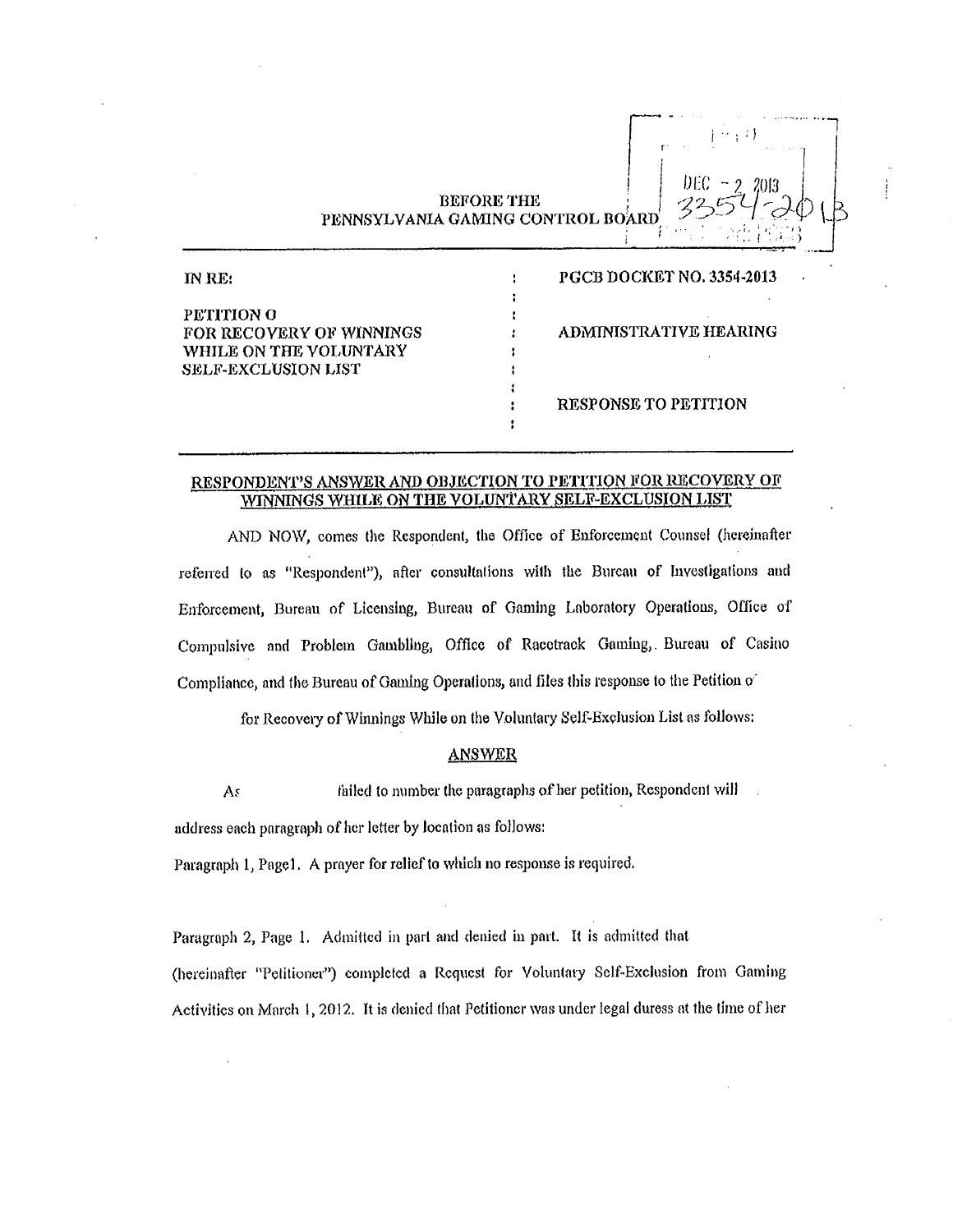request. By way of further information, Black's Law Dictionary, 6<sup>th</sup> Ed. defines "duress" as any unlawful threat or coercion used by a person to induce another to act (or to refrain from acting) in a manner he or she otherwise would not. Petitioner fails to avcr any facts that support that she was forced to request to be placed on the self-exclusion list by another individual. After reasonable investigation, Respondent is without sufficient information or knowledge to form a belief as to the remaining averments in this paragraph. Strict proof thereof is demanded at a heaving.

Paragraph 3, Page 1. Denied. After reasonable investigation, Respondent is without information or knowledge sufficient to form a belief as to what happened between Petitioner and her friends and family on March 2, 2012.

Paragraph 4, Page I. Admitted in part and denied in pmt. It is admitted that on September 9, 2013 Petitioner engaged in gaming activity which resulted in a \$10,000.00 jackpot a Casino, It is fimhcr admitted that, on the same date, the jackpot was confiscated and Petitioner was charged with Defiant Trespass With Actual Communication (18 Pa, C.S. §3503(b)(1)(i)) by Pennsylvania State Police because she remained on the Board's voluntary self-exclusion list at that time. After reasonable investigation, Respondent is without knowledge or information sufficient to form a belief as to the remaining averments in this paragraph. Strict proof thereof is demanded at a hearing.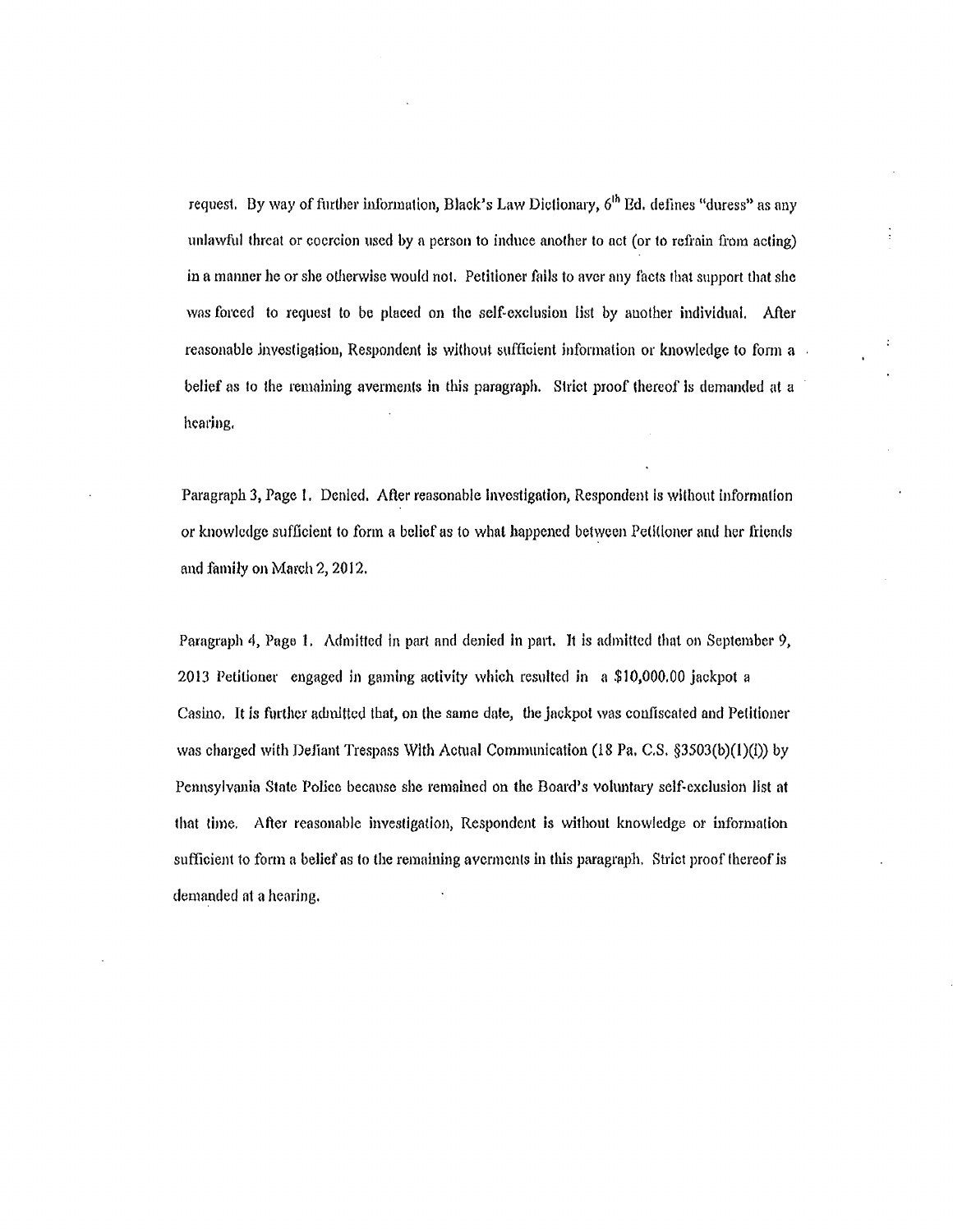Paragraph 5, Page 1. Denied. After reasonable investigation, Respondent is without knowledge or information sufficient to form a belief as to the averments contained in this paragraph. Strict proof thereofis demanded at a hearing.

Paragraph 1, Page 2. Denied. After reasonable investigation, Respondent is without knowledge or information sufficient to form a belief as to the averments contained in this paragraph. Strict proof thereof is demanded at a hearing.

Paragraph 2, Page 2. Denied. After reasonable investigation, Respondent is without knowledge or information sufficient to form a belief as to the averments contained in this paragraph. Strict proof thereof is demanded at a hearing.

Paragraph 3, Page 2. Denied. After reasonable investigation, Respondent is without knowledge or information sufficient to form a belief as to the averments contained in this paragraph. Strict proof thereof is demanded at a hearing.

Paragraph 4, Page 2. Admitted.

Paragraph 5, Page 2. Admitted.

Paragraph 6, Page 2. Admitted.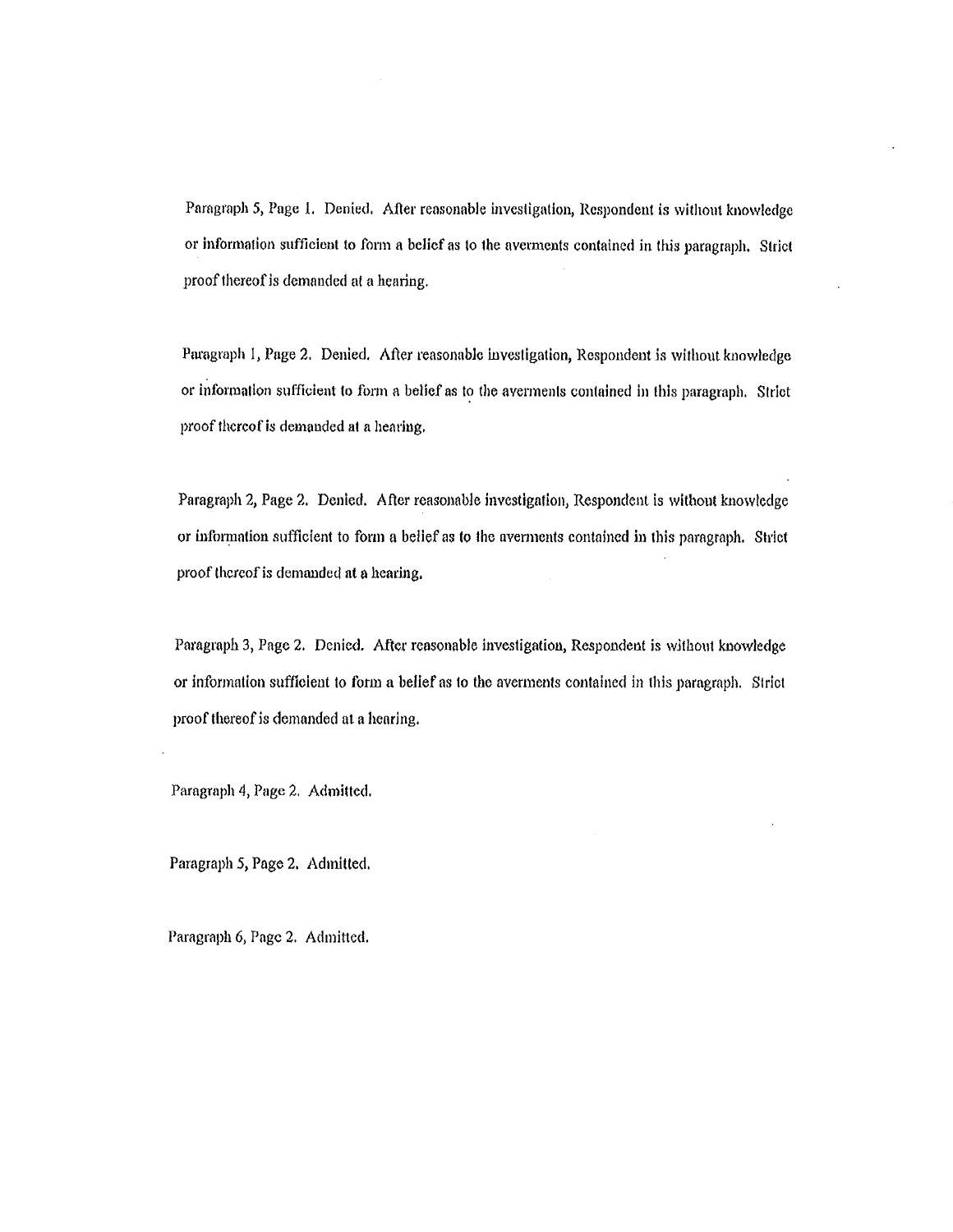Paragraph 7, Page 2. Admitted in part and denied in part. It is admitted that Petitioner was found guilty of Defiant Trespass With Actual Communication and fined \$1.00 by the Magislerial District Judge . After reasonable investigation, Respondent is without knowledge or lnfonnation sufficient to form a belief as to thc reasoning for Magisterial District Judge 1. Inding of guilty or sentence. Strict proof thereof is demanded at a hearing.

Paragraph 8, Page 2. Denied. After reasonable investigation, Respondent is without knowledge or infommation sufficient fo fomm a belief as to the nvexments contained in this paragraph. Su'ict proof thereof is demanded at a hearing.

Paragraph 9, Page 2. Denied. After reasonable investigation, Respondent is without knowledge or information sufficient to form a belief as to the averments contained in this paragraph. Strict proof thereof is demanded at a hearing.

Paragraph 10, Page 2. Denied. After reasonable investigation, Respondent is without knowledge or information sufficient to form a belief as to the uvenments contained in this paragraph. Strict proof thereof is demanded at a hearing.

Paragraph 1, Page 3. Denied. After reasonable investigation, Respondent is without knowledge or information sufficient to fomn a belief as to the avemments contained in this paragraph. Strict proof thereof is demanded at a hearing.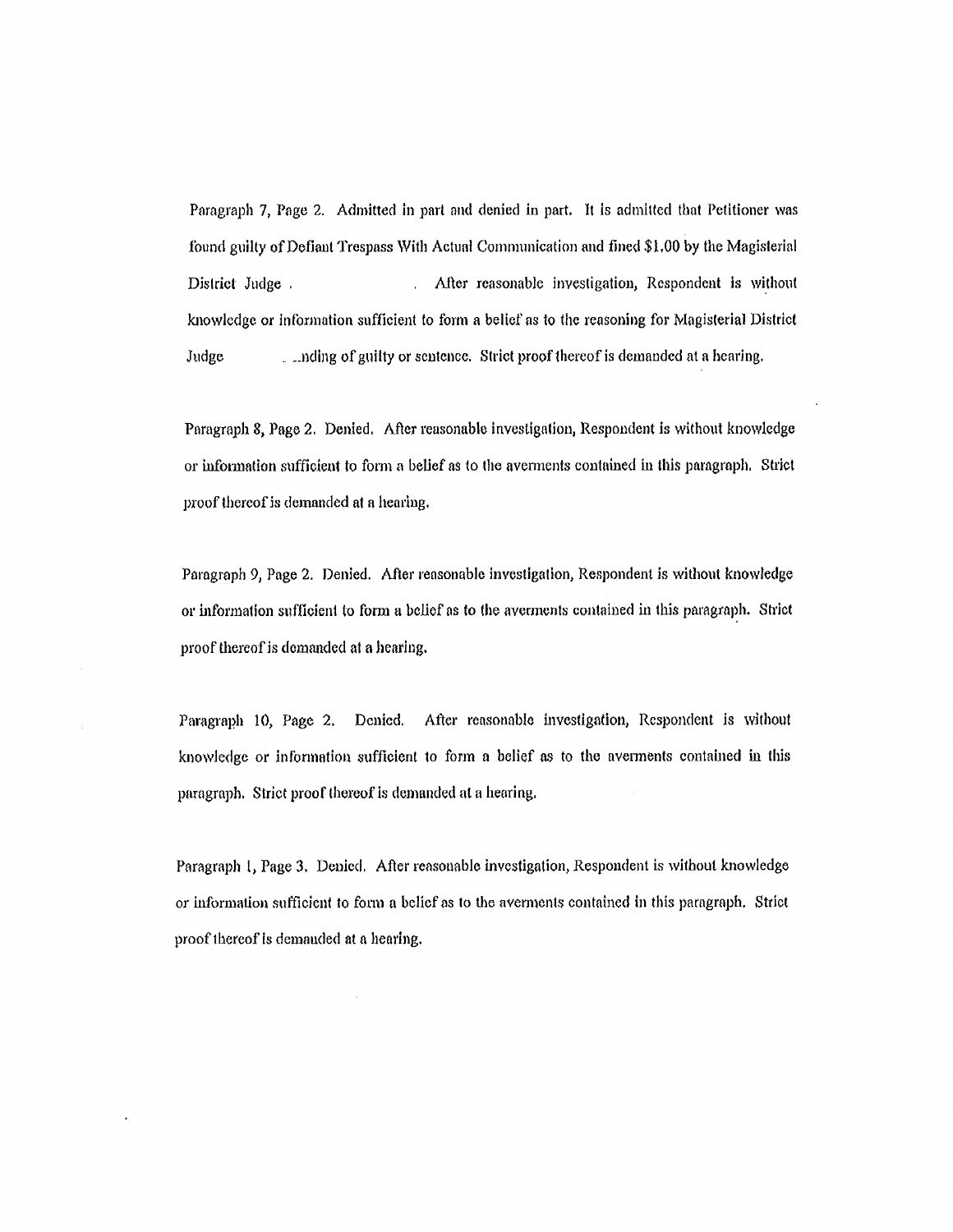Paragraph 2, Page 3. Admitted in part and denied in pmt, It is admitted that Petitioner included a picture of an area inside Casino. After reasonable investigation, Respondent is without knowledge or information sufficient to form a belief as to the remaining averments contained in this paragraph. Therefore, these averments are denied. Strict proof thereof is demanded at a hearing.

 $\frac{1}{2}$ 

Paragraph 3, Page 3. Denied. It is denied that Petitioner was under legal duress when she completed her Request for Voluntary Self-Exclusion from Gaming Activities on March 1, 2012. By way of further explanation, Petitioner has failed to aver any facts that would support that she was forced to request to be placed on the self-exclusion list by another individual. The remainder of this paragraph is a request for relief to which no response is required.

#### **OBJECTION**

- 1. Bureau of Casino Compliance (hereinafter "BCC") Representative conducted the voluntary Self-Exclusion List intake interview of Petitioner at *i* Casino on March l, 2012.
- 2. Present during the interview were Representative and the Petitioner.
- 3. Petitioner told Representative . that she was seeking to be placed on the voluntary Self-Exclusion List.
- 4. As the Self-Exclusion List intake procedure directs, Representative read the entire document titled the "Pennsylvania Gaming Control Board Request for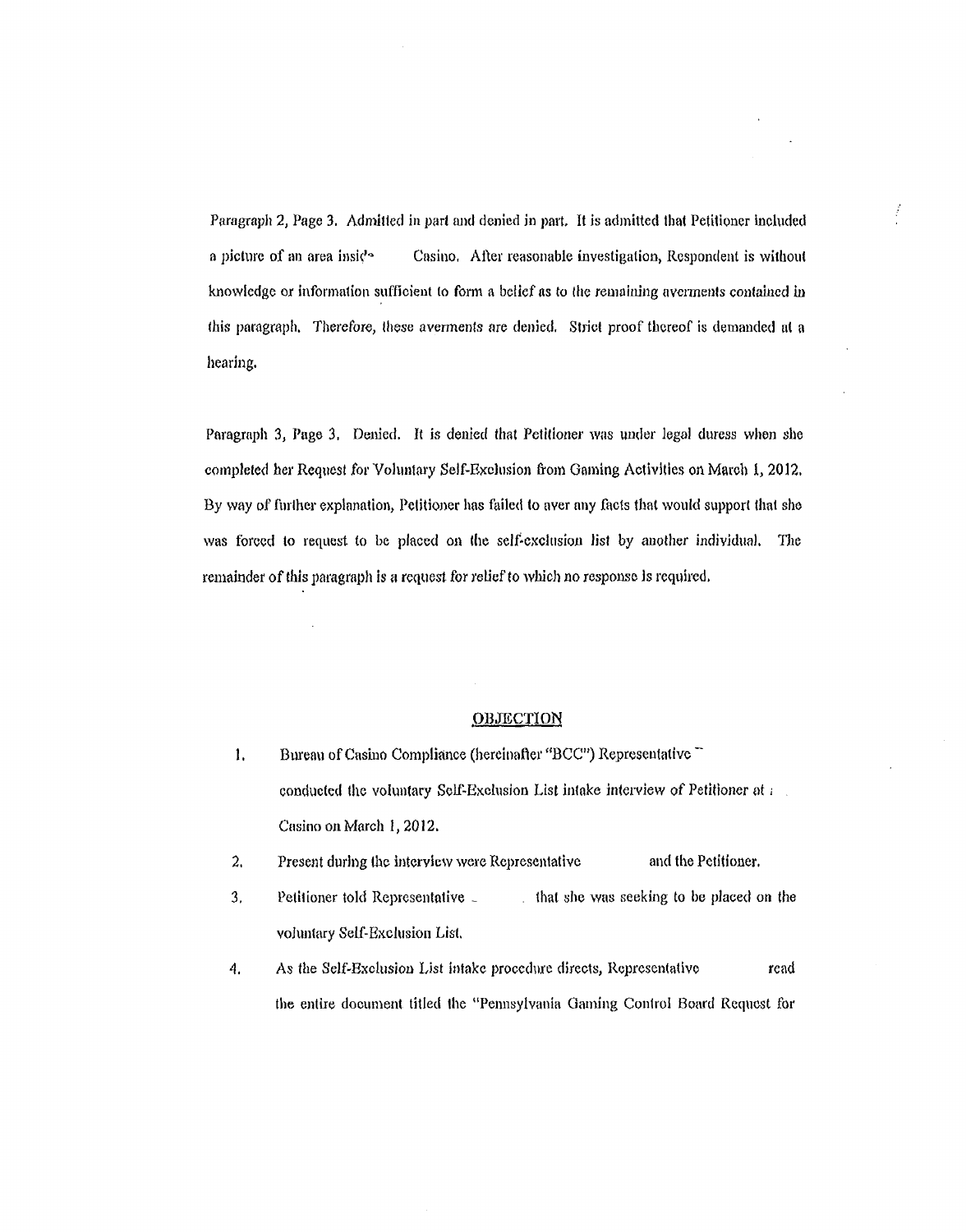Voluntary Self-Exclusion Process Checklist" and the "Pennsylvania Gaming - Control Board Request for Voluntary Self-Exclusion From Gaming Activities" form (hereinafter referred to as the "Request Form") to Petitioner,

 $\frac{1}{2}$ 

- 5. The instructions state, in relevant part, that by signing and submitting the Request Form, along with its Release and Acknowledgement, you are expressing to the PGCB that you are a problem gambler and that you are agreeing to be excluded from all gaming activities at licensed facilities within the Commonwealth of Pennsylvania.
- *6.* The instructions on the Request Fonn further dictate that the individual must choose the minimum period that his/her name will remain on the voluntary Self-Exclusion List.
- 7. Petitioner, with Representative assistance, completed the Request Form, including all of Petitioner's personal identifying information.
- 8. Petitioner signed the Request Form on March 1, 2012, as witnessed by Representative `
- 9. Respondent asserts Petitioner made a voluntary, knowing and intelligent decision regarding her voluntary exclusion.
- 10, Representative specifically looked for signs of sobriety, coherence, and non-coercion in the Petitioner during the intake interview.
- 1), If any sign of intoxication, coercion, or lack of understanding was observed, the Petitioner. Representative would not have accepted the signed Request Form from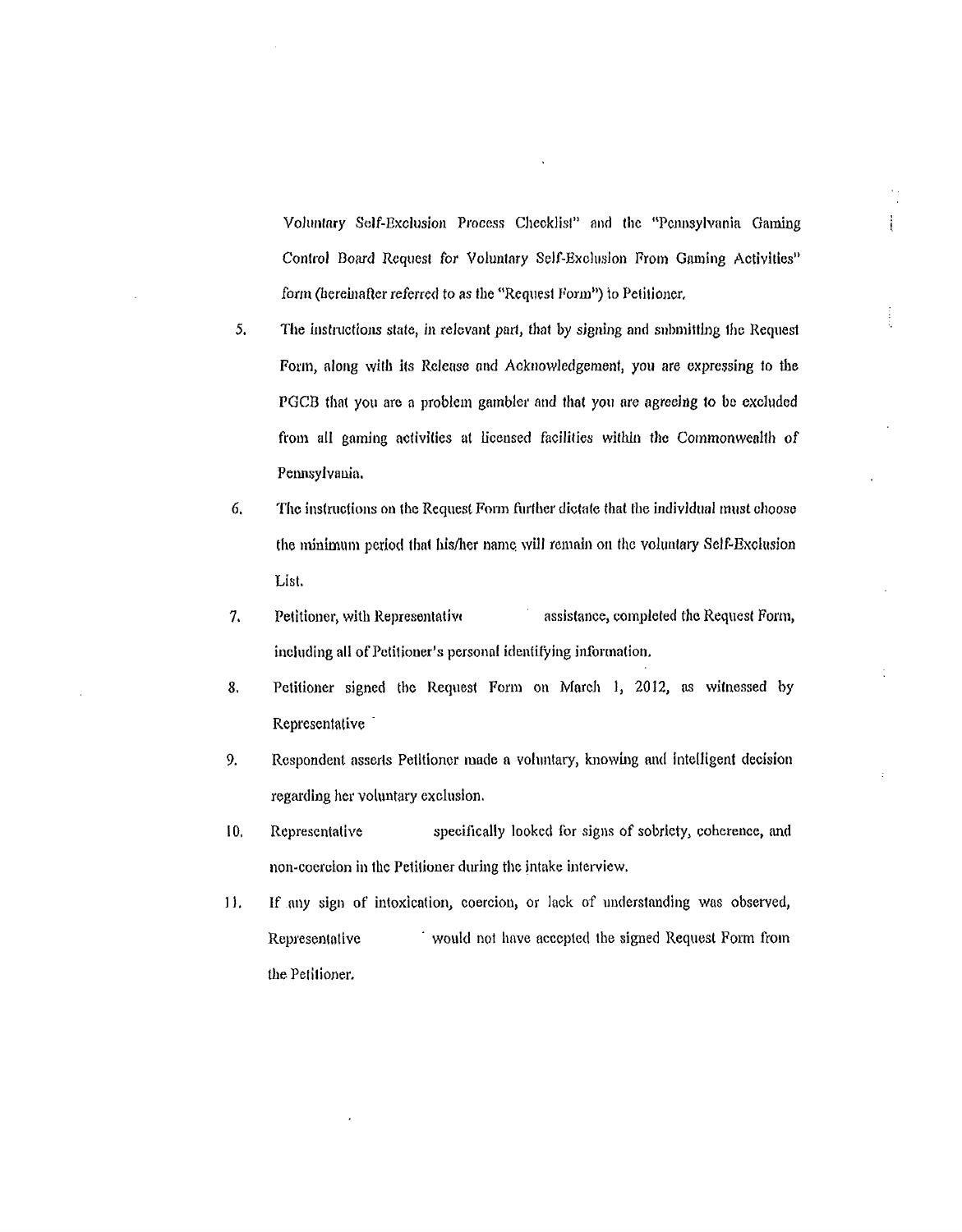- 12. Representative also asked the Petitioner whether she was "under the influence of any alcoholic beverages, controlled substances, or prescription medication diat would prevent the person from making a sober and lnfonned decision" and Petitioner responded that she was not.
- 13. The instructions for the Request Form the Petitioner completed and signed state: "You must choose one of three options for the minimum length of time your name will remain on the Self-Exclusion List. You must select to be excluded for one year, five years or for life...."
- 14. The Petitioner chose to be excluded for one year,
- IS. In the written instructions for Hlling out the Request for Voluntary Self-Exclusion from Gaming Activities, it states, "[i]f you select to be excluded for one or five years, your name will remain on the self-exclusion list indefinitely unless you request that if be removed pursuant to §503A..." (bold in original).
- 16. This infonnation was also verbally communicated to Petitioner by Representative as Representative <sup>-</sup> explained the self-exclusion program to Petitioner.
- *17.* "ACKNOWLEDGEMENT", the Request for Voluntary Self-Exclusion From Gaming Activities states: Directly above Petitioner's signature, under the heading

I am voluntarily requesting exclusion from all gaming activities at all licensed facilities in the Commonwealth of Pennsylvauia I am a problem gambler. I certify that the information that I have provided in this Request for Voluntary Self-Exclusion is true and accurate. l have read and understand and agree to the Release included with this Request for Self-Exclusion. I agree to provide updates to the information provided in this Request within 30 days of the change. l am aware that my signature authorizes the PGCB to direct all slot machine licensees to restrict my gaming activities in accordance with this request and, unless I have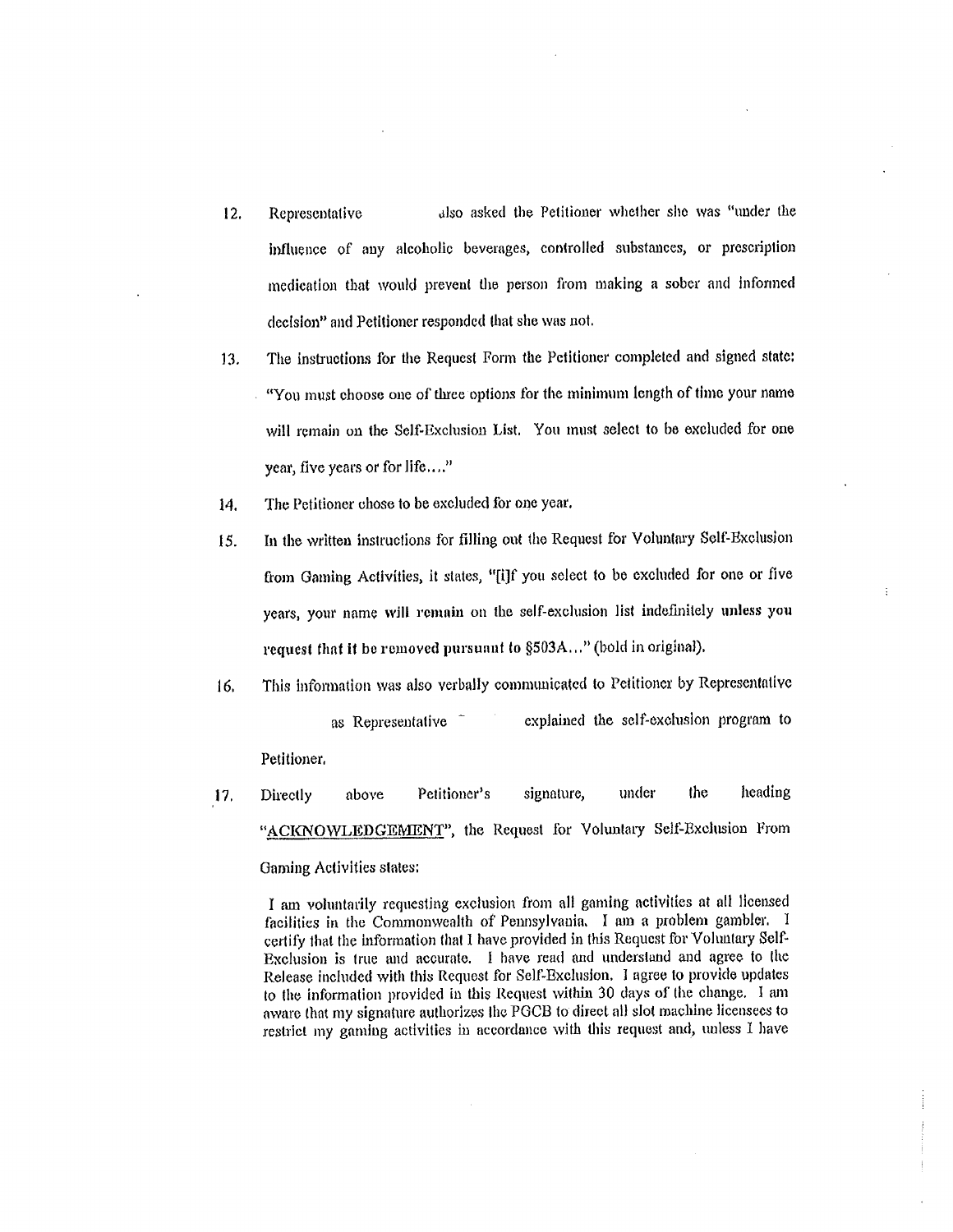requested to be excluded for life, until such time as the PGCB removes my name from the self-exclusion list in response to my request to terminate my voluntary self-exclusion. I am aware and agree that during any period of selfexclusion, if I am identified on the gaming floor or if I engage in gaming activity at any licensed facility I will be subject to removal, I will be subject to arrest for criminal trespass nnd I may not collect any winnings or recover any losses resulting from the gaming activity and that any money or thing of value obtained by me from, or owed to me by, a slot machine licensee as a result of wagers made by me while on the self-exclusion list shall be subject to remittance to the PGCB. (bold added)

Ť.

- *18.* 4 Pa.C.S. §1516(a) states that "Any person may request placement on the list of self-excluded persons by acknowledging in a manner to bc established by the board that the person is a problem gambler and by agreeing that, during any period of voluntary exclusion, the person may not collect any winnings or recover any losses resulting from any gaming activity at licensed facilities."
- 19. The fact that individuals on the self-exclusion list may not collect any winnings or recovery any losses from gaming activity at Pennsylvania casinos is provided to the individual in writing in the instmctions for filling out the Request for Voluntary Self-Exclusion From Gaming Activities and also in the aforementioned "Acknowledgement" above the person's signature on the request and it is also provided verbally by the PGCB employee assisting the sclf~exoluded individual.
- 20. Representative indicated that he did not observe any conditions or circumstances that could have impaired Petitioner's ability to hear, read or understand the forms or information presented to Petitioner.
- 21. Petitioner indicates in ber petition that she was under "duress" when she requested to be placed on the self~cxclusion list.
- *22.* At no time did Petitioner indicate these circumstances to Representative